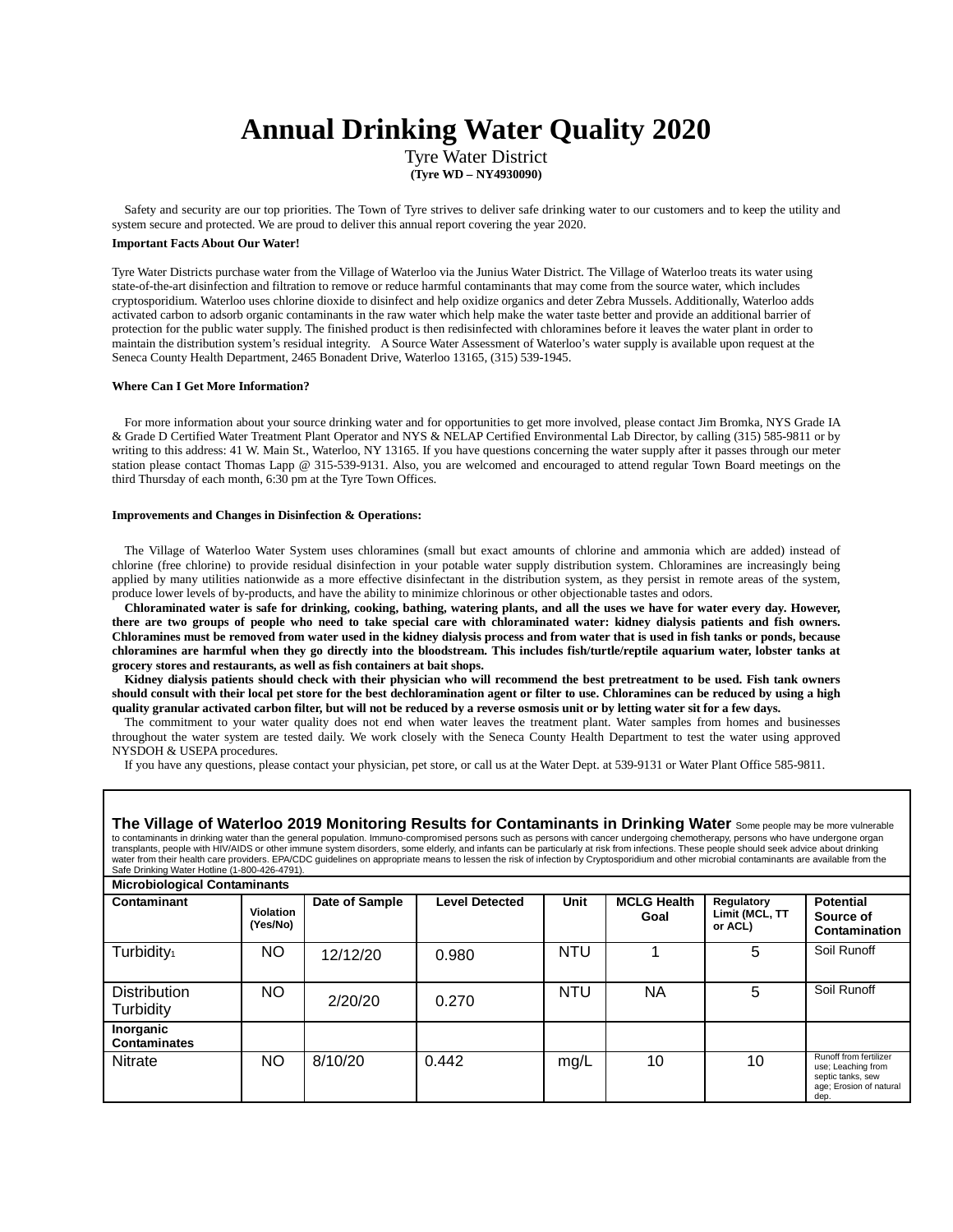| <b>Nitrite</b>                                                                     | <b>NO</b> | 8/10/20        | < 0.025                                                     | mg/L | 1              | 1              | Runoff from fertilizer<br>use; Leaching from<br>septic tanks, sew-<br>age; Erosion of natural<br>dep.                          |
|------------------------------------------------------------------------------------|-----------|----------------|-------------------------------------------------------------|------|----------------|----------------|--------------------------------------------------------------------------------------------------------------------------------|
| Sodium <sub>2</sub>                                                                | <b>NO</b> | 7/23/19        | 73.9                                                        | mg/L | <b>NA</b>      | 250            | Naturally<br>occurring                                                                                                         |
| Arsenic                                                                            | <b>NO</b> | 7/23/19        | 1.1                                                         | ug/L | $\mathbf 0$    | 10             | Erosion of<br>natural<br>deposits; runoff<br>from orchards;<br>runoff from<br>glass and<br>electronics<br>production<br>wastes |
| Antimony                                                                           | <b>NO</b> | 7/23/19        | < 0.4                                                       | ug/L | 6              | 6              | Discharge from<br>petroleum<br>refineries; fire<br>retardants;<br>ceramics;<br>electronics;<br>solder                          |
| <b>Barium</b>                                                                      | <b>NO</b> | 7/23/19        | 0.0260                                                      | mg/L | $\overline{2}$ | $\overline{2}$ | Discharge from<br>petroleum<br>refineries; fire<br>retardants;<br>ceramics;<br>electronics;<br>solder                          |
| Copper <sub>3</sub>                                                                | <b>NO</b> | $6/18 - 24/19$ | 0.754<br>(90th<br>percentile)<br>$0.025 - 0.775$<br>(range) | mg/L | 1.3            | $1.3 = AL$     | Corrosion of<br>plumbing systems;<br>erosion of natural<br>deposits.                                                           |
| Lead <sub>3</sub>                                                                  | <b>NO</b> | $6/18 - 24/19$ | 0.0048 (90th<br>percentile)<br>$ND -$<br>0.0087(range)      | mg/L | $\mathbf 0$    | $.015 = AL$    | Corrosion of<br>plumbing systems;<br>erosion of natural<br>deposits.                                                           |
| Fluoride 4                                                                         | <b>NO</b> | 7/23/19        | < 0.2                                                       | mg/L | $0.8 - 1.2$    | 2.2            | Erosion of<br>natural<br>deposits                                                                                              |
| Nickel                                                                             | <b>NO</b> | 7/23/19        | 0.0009                                                      | mg/l | <b>NA</b>      | <b>NA</b>      | Naturally<br>occurring                                                                                                         |
| Other                                                                              |           |                |                                                             |      |                |                | Water additive                                                                                                                 |
| <b>Chlorine Dioxide</b>                                                            | <b>NO</b> | 11/29/19       | 620                                                         | ug/L | MRDLG=800      | MRDL=800       | used to control<br>microbes. (Primary<br>Disinfection).                                                                        |
| Chlorite                                                                           | <b>NO</b> | 10/8/19        | 350                                                         | ug/L | 1000           | 1000           | Byproduct of<br>drinking water<br>disinfection                                                                                 |
| Chloramines                                                                        | <b>NO</b> | 11/21/20       | 3.75                                                        | mg/L | <b>NA</b>      | 4.00           | Water additive<br>used to control<br>microbes. (Primary<br>Disinfection).                                                      |
| Trihalomethanes<br>(reduced to 1x/yr<br>monitoring applies)<br>(Vill. Of Waterloo) | <b>NO</b> | 8/10/20        | 15.0 max.<br>$12.2 - 15.0$<br>ug/I range                    | ug/L | $\mathbf 0$    | 80             | Byproduct of<br>drinking water<br>disinfection<br>MCL is 80                                                                    |
| Haloacetic Acids<br>(HAA5)<br>(Vill. Of Waterloo)                                  | <b>NO</b> | 8/10/20        | 9.4 max.<br>$8.7 - 9.4$ ug/l<br>range                       | ug/L | <b>NA</b>      | 60             | Byproduct of<br>drinking water<br>disinfection<br>MCL is 60                                                                    |
| TOC (Total Organic<br>Carbon)                                                      | <b>NO</b> | 10/14/20       | 4.45                                                        | mg/l | <b>NA</b>      | <b>NA</b>      | Naturally<br>Occuring                                                                                                          |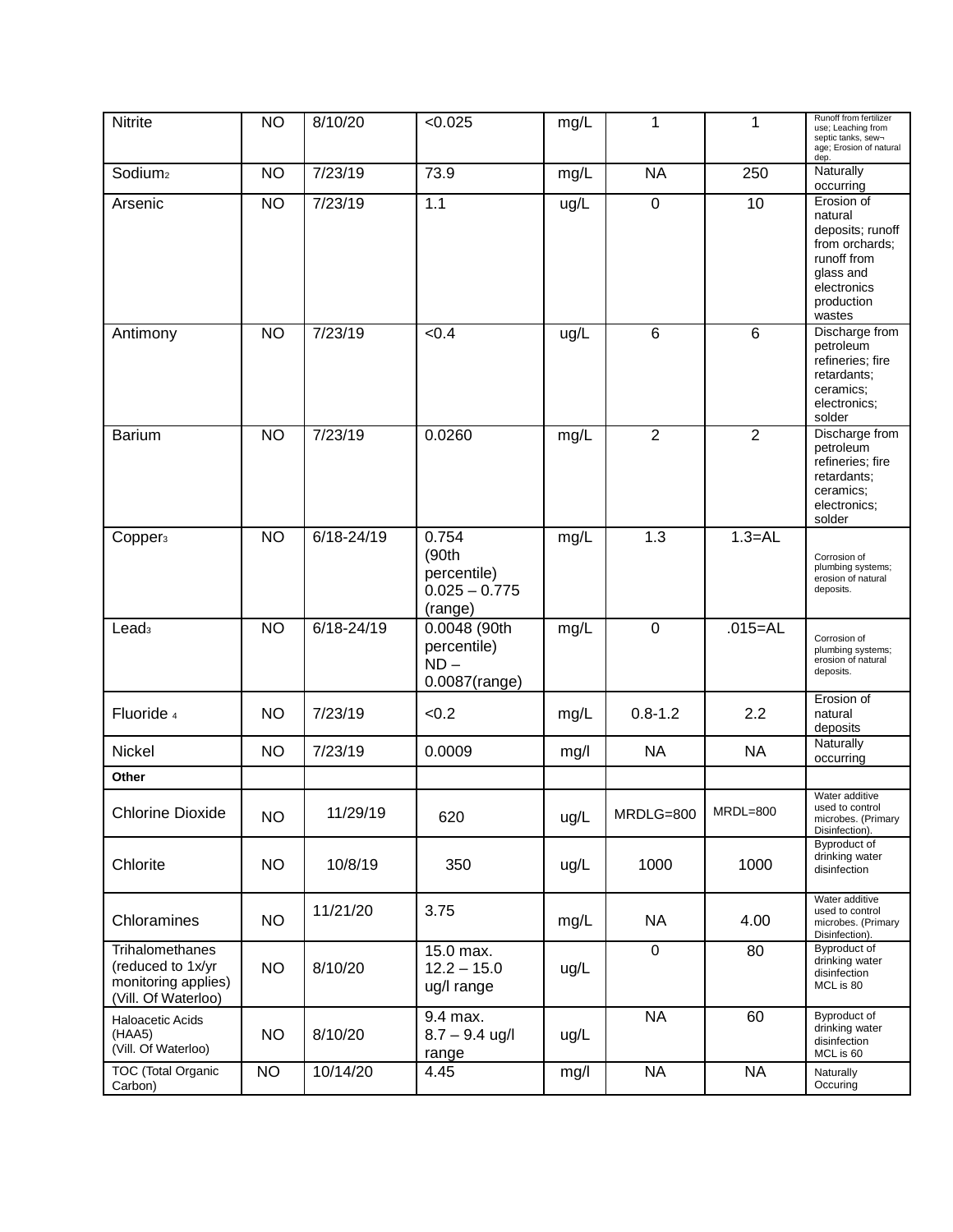| <b>Disinfection</b><br>By-Products<br>(Tyre) | NO  | 8/31/20  | 17.69<br>thm<br>19 haa | ug/L | 0   | 80 THM<br>60 HAA | Byproduct of<br>drinking water<br>disinfection |
|----------------------------------------------|-----|----------|------------------------|------|-----|------------------|------------------------------------------------|
| Other                                        |     |          |                        |      |     |                  |                                                |
| Microcystin                                  | NO  | 2020     | Non detect<br>2020     | ug/l | 0.3 | 0.3              | Algal Toxin                                    |
| <b>PFOA</b>                                  | NO. | 8/10/20  | 0.00131                | ug/L |     |                  |                                                |
| <b>PFOA</b>                                  | NO. | 6/22/20  | 0.00139                | ug/L |     |                  |                                                |
| <b>PFOA</b>                                  | NO. | 10/14/20 | 0.00125                | ug/L | 0.0 | 0.01             |                                                |
| <b>PFHxS</b>                                 | NO  | 9/10/19  | 0.00279                | ug/L |     |                  |                                                |
| <b>PFHxA</b>                                 | NO  | 6/22/20  | 0.00091                | ug/L |     |                  |                                                |
| <b>PFOS</b>                                  | NO  | 8/10/20  | 0.00091                | ug/L |     |                  |                                                |
|                                              |     |          |                        |      |     |                  |                                                |

## All of our Water System Operators are New York State Department of Health certified to operate the water plant and/or water distribution system.

#### **Are There Contaminants In Our Drinking Water?**

According to State regulations, the Village of Waterloo routinely monitors your drinking water for various contaminants. Your water is tested for radiological contaminants, inorganic contaminants, nitrate, lead and copper, volatile organic contaminants, synthetic organic contaminants and trihalomethanes. Additionally, your water is tested for E. coli, coliform, and other bacteria. Only the contaminants detected in your drinking water are included in the Table of Detected Contaminants.

Drinking water, including bottled water, may reasonably be expected to contain at least small amounts of some contaminants. The presence of contaminants does not necessarily indicate that water poses a health risk. More information about contaminants and potential health effects can be obtained by calling the EPA's Safe Drinking Water Hotline (1-800-426-4791).

In general, the sources of drinking water (both tap water and bottled water) include rivers, lakes, streams, ponds, reservoirs, springs, and wells. As water travels over the surface of the land or through the ground, it dissolves naturally occurring minerals and can pick up substances resulting from the presence of animals or from human activities. Contaminants that may be present in source water include: microbial contaminants; inorganic contaminants; pesticides and herbicides; organic chemical contaminants; and radioactive contaminants. In order to ensure that tap water is safe to drink, the State and the EPA prescribe regulations which limit the amount of certain contaminants in water provided by public water systems. The State Health Departments and the FDA's regulations establish limits for contaminants in bottled water which must provide the same protection for public health.

#### **Definitions:**

*Maximum Contaminant Level (MCL)*: The highest level of a contaminant that is allowed in drinking water. MCLs are set as close to the MCLGs as feasible using the best available treatment technology. *Maximum Contaminant Level Goal (MCLG):* The level of a contaminant in drinking water below, which there is no known or expected risk to health. MCLGs allow for a margin of safety. *Action Level (or AL)*: The concentration of a contaminant, which, if exceeded, triggers treatment or other requirements, which a water system must follow.

*Treatment Technique (or TT):* A required process intended to reduce

the level of a contaminant in drinking water.

**90th Percentile:** 90% of samples are equal to or less than the number

in the chart.

*NTU (or Nephelometric Turbidity Units):* A measure of clarity.

*NA:* Not applicable.

*ppt: (or parts per trillion)*: nanograms per liter (ng/l).

*ppb: (or parts per billion)*: micrograms per liter (ug/l). *ppm: (or parts per million)*: milligrams per liter (mg/l).

*pCi/L (or picocuries per liter):* a measure of radioactivity.

*MRDL:* Maximum Residual Disinfectant Level.

*MRDLG:* Maximum Residual Disinfectant Level Goal.

#### **NOTES:**  1

Turbidity is a measure of the cloudiness of the water. We monitor it because it is a good indicator of the effectiveness of our filtration system. Our highest single turbidity measurement for the year 2020 was 0.98 NTU. State regulations require that turbidity samples collected have measurements below 5.00 NTU. All levels recorded were within the acceptable range allowed and did not constitute a treatment technique.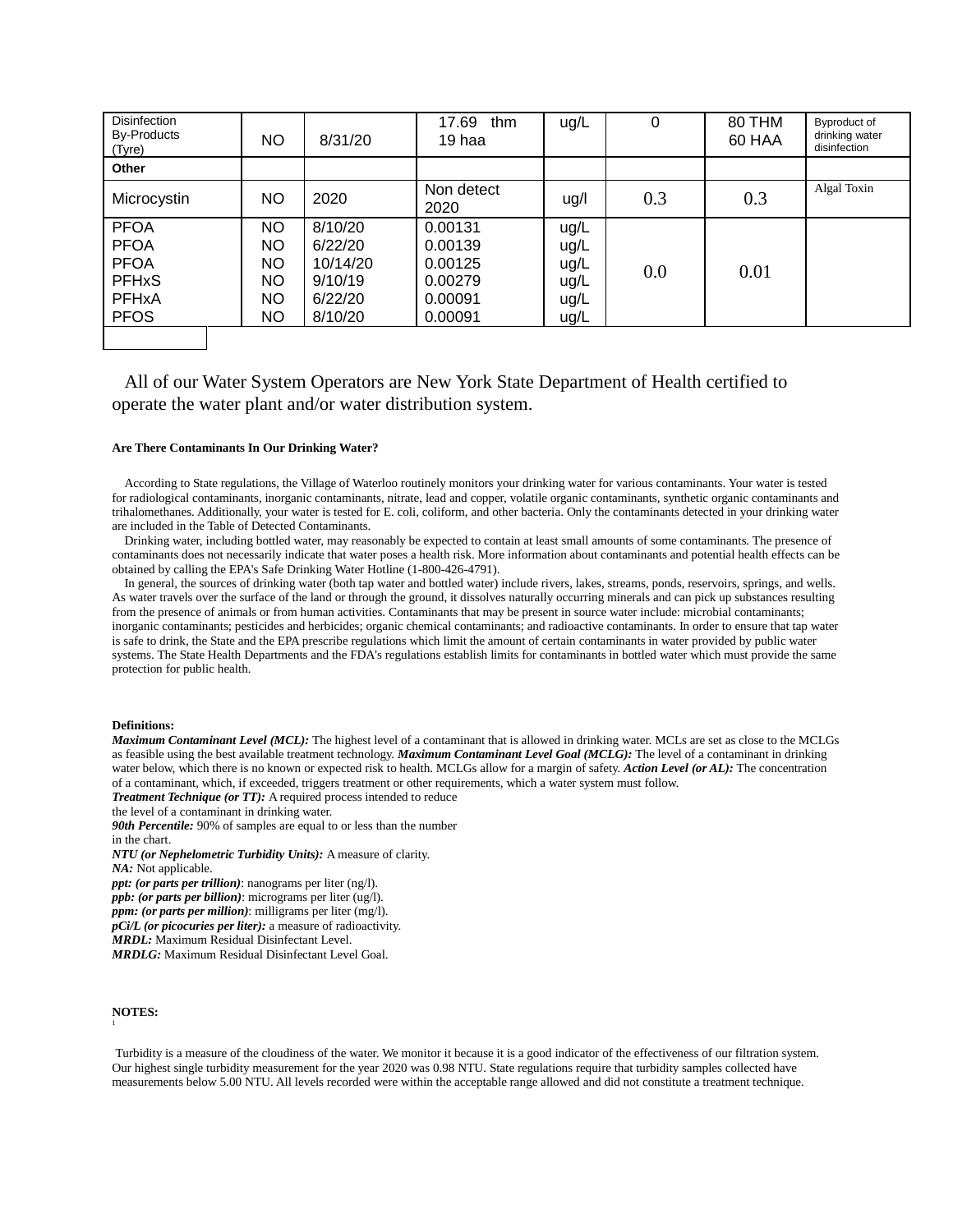2

4

Water containing more than 20mg/l of sodium should not be used for drinking by people on severely restricted sodium diets. Water containing more than 270mg/l of sodium should not be used for drinking by people on moderately restricted sodium diets. 3

The state allows us to monitor for some contaminants less than once per year because the concentrations of these contaminants do not change frequently. Some of our data, though accurate, are more than one year old.

Water additive that promotes strong teeth; discharge from fertilizer and aluminum factories. Some people who drink water containing fluoride in excess of the MCL over many years could get bone disease, including pain and tenderness of the bones. Children may get mottled teeth.

#### **Water Conservation Tips**

Water conservation measures not only save the supply of our water source, but can also cut the cost of water treatment. They can cut the energy costs at the treatment facility associated with pumping, and also chemical costs for processing of the water. There are a number of measures you as the water consumer can do to conserve on water usage.

#### **Conservation measures you can use inside your home include:**

1. <sup>1</sup>. Fixing leaking faucets, pipes, toilets, etc.

2. 2. Installation of water-saving devices in faucets, toilets and appliances. Low flow fixtures are now the only kind produced since 1994. Simply replacing old fixtures with new will reduce water consumption by nearly one-half.

- 3. 3. Wash only full loads of laundry.
- 4. 4. Don't use the toilet for trash disposal.<br>5. 5. Take shorter showers. Do not let the v
- 5. 5. Take shorter showers. Do not let the water run while shaving, washing, brushing teeth, or cleaning fruits and vegetables.
- 6. 6. Soak dishes before washing. Run the dishwasher only when full.

#### **You can conserve outdoors as well:**

- 1. 1. Water the lawn and garden as little as possible. If you must water, do so in the early morning or evening.
- 2. 2. Use mulch around plants and shrubs or choose plants that don't need much water.
- 3. 3. Repair leaks in faucets and hoses. Use water-saving nozzles.
- 4. 4. Use water from a bucket to wash your car, and save the hose for rinsing.
- 5. 5. Sweep clippings and leaves from walks and driveways rather than using the hose.
- 6. 6. Obey any and all water bans or regulations.

#### **Freeze Precautions:**

1. 1. Eliminate drafts: keep basement and garage doors and windows tightly closed, close off crawl space vents and doors, and seal cracks in basement walls or crawl spaces.

2. 2. Insulate pipes in any unheated part of the home (exterior walls, crawl spaces, basements, cabinets) or spaces where air cannot circulate. Check for damp insulation; water-soaked insulation can cause freeze-ups.

3. 3. Protect water meter: Be sure the meter box cover is not broken, missing, or out of place. Report broken or missing covers to the Water & Sewer Services.

4. 4. Protect outside faucets. Drain outside faucets and sprinkler systems if a separate shut-off is available. Disconnect and drain garden hoses. Check with a plumber about frost-proof faucets. Caulk any space between the faucet and an outside wall.

5. 5. Open cabinet doors below sinks. If a sink is located against an outside wall, open cabinet doors to allow warm air to reach water pipes.

6. 6. Drain pipes before extended vacations.

#### **Consumer Tips: Appearance:**

\*If your cold tap water appears brown or red it is probably mineral deposits in your water caused by:

1. 1. A water main break